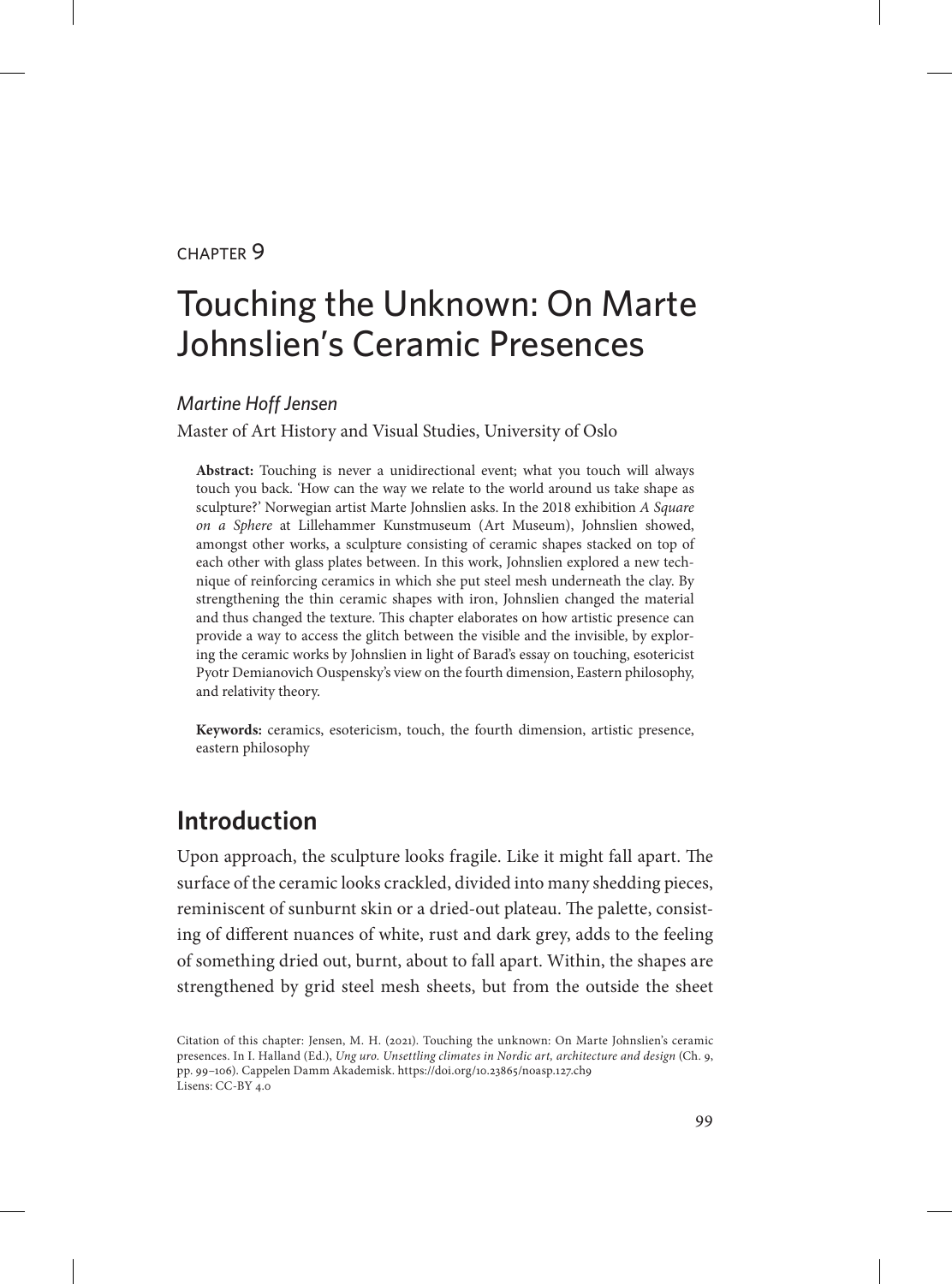

**Figure 1.** Marte Johnslien (2018). *A Square on a Sphere* [A series of sculptures in steel-reinforced ceramics on platforms of wood and glass]. Collection of the Artist, Courtesy of Galleri Riis. © Marte Johnslien/BONO 2021. All rights reserved. The image is not covered by the CC-BY license and cannot be reused without permission.

is hidden. A glass plate separates the forms; three shapes underneath, two on top [figure 1]. The largest ceramic shape stretches upwards, like a spire on a cathedral, its colour a mix of browns, orange, and white patterned like tie-die. Its body forms two round, rippling shapes. The second ceramic shape curves like a white sheet of paper, lying sideways on the glass. The three shapes underneath the glass are in dirty white, rust and dark grey. Their forms vary, from round to square. The three ceramic pieces stand on a glass plate; they exist between glass plates. With their bodies, they carry the weight of the two others, but they do not touch.

In artist Marte Johnslien's (b. 1977) ceramic sculptures, we can explore the space between objects and dimensions, our connection to our surroundings and the history of matter, in order to acquire a different view of the world in which we exist. Many of the works in Johnslien's *oeuvre* investigate topics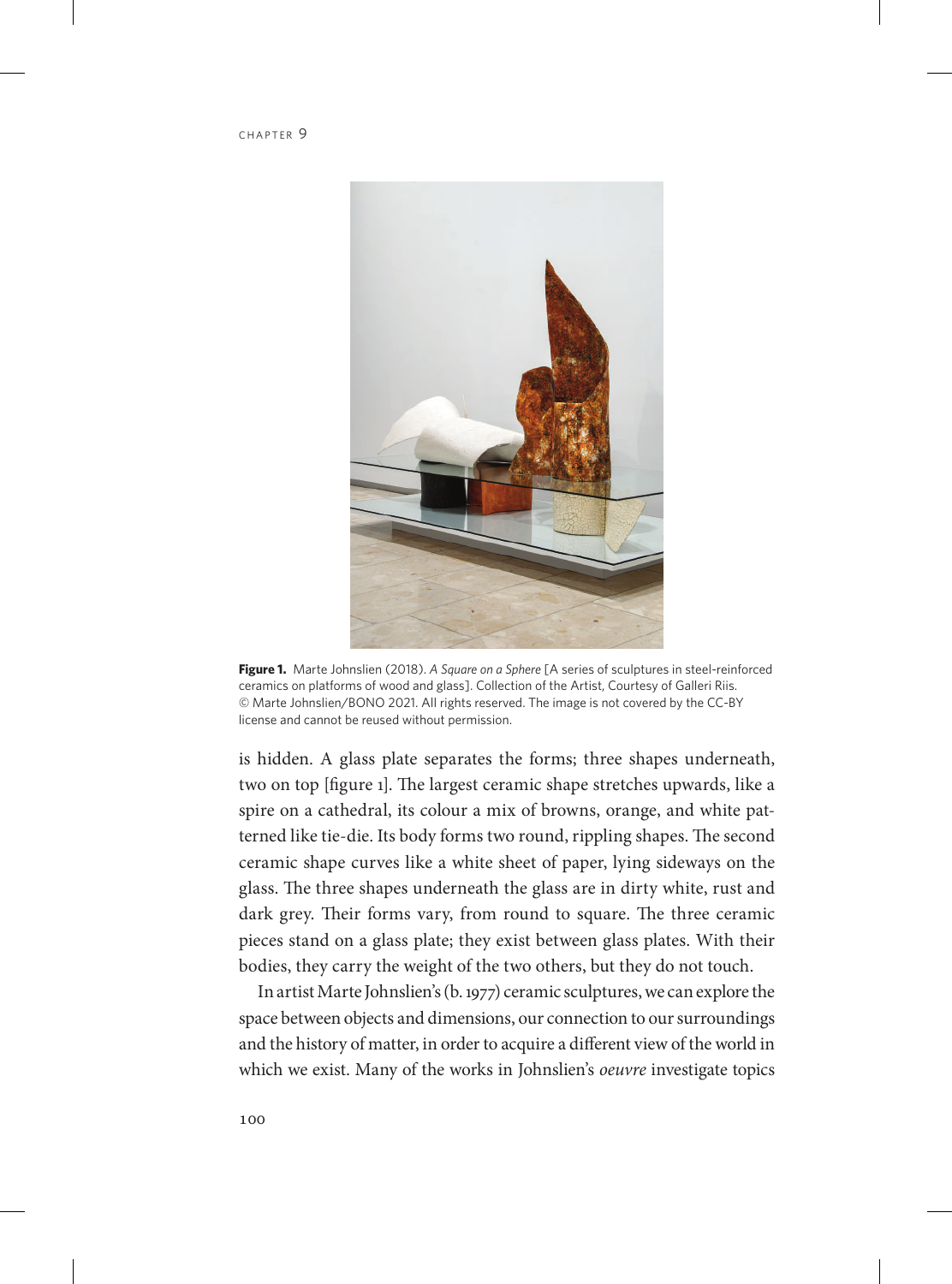

**Figure 2.** Marte Johnslien (2018). *A Square on a Sphere*. Collection of the Artist, Courtesy of Galleri Riis. © Marte Johnslien/BONO 2021. All rights reserved. The image is not covered by the CC-BY license and cannot be reused without permission.

connected to scientific fields such as physics or chemistry, spirituality and philosophy, and material properties. In the exhibition *A Square on a Sphere* at Lillehammer Kunstmuseum in 2018, in which the described sculpture installation was on display, Johnslien investigated modern physics, Eastern philosophy, and Einstein's theories of the fourth dimension, in order to explore the unknown beyond our limits of perception [figure 2].

In this chapter, Johnslien's artwork is analysed by activating the term 'glitch,' which can be described as a mode of non-performance, malfunction, or a 'bug in the system.' The etymology of the word 'glitch' is deeply rooted in the Yiddisch 'gletshn' (to slide, glide, slip). As such, glitch is an active word that implies movement and change. In recent developments of cyberfeminism (Russell, 2020), the glitch is suggested as an opportunity to embrace what is not perfectly ordered.

## **Deep Dimensions**

In 1905, Albert Einstein presented his theory on special relativity, proving that time and space are linked, thus radically challenging the established scientific worldview. He also elaborated on 'the fourth dimension,' a theory that had circulated since the late 1800s. The idea of something existing outside of our physical reach has inspired many to search for this other,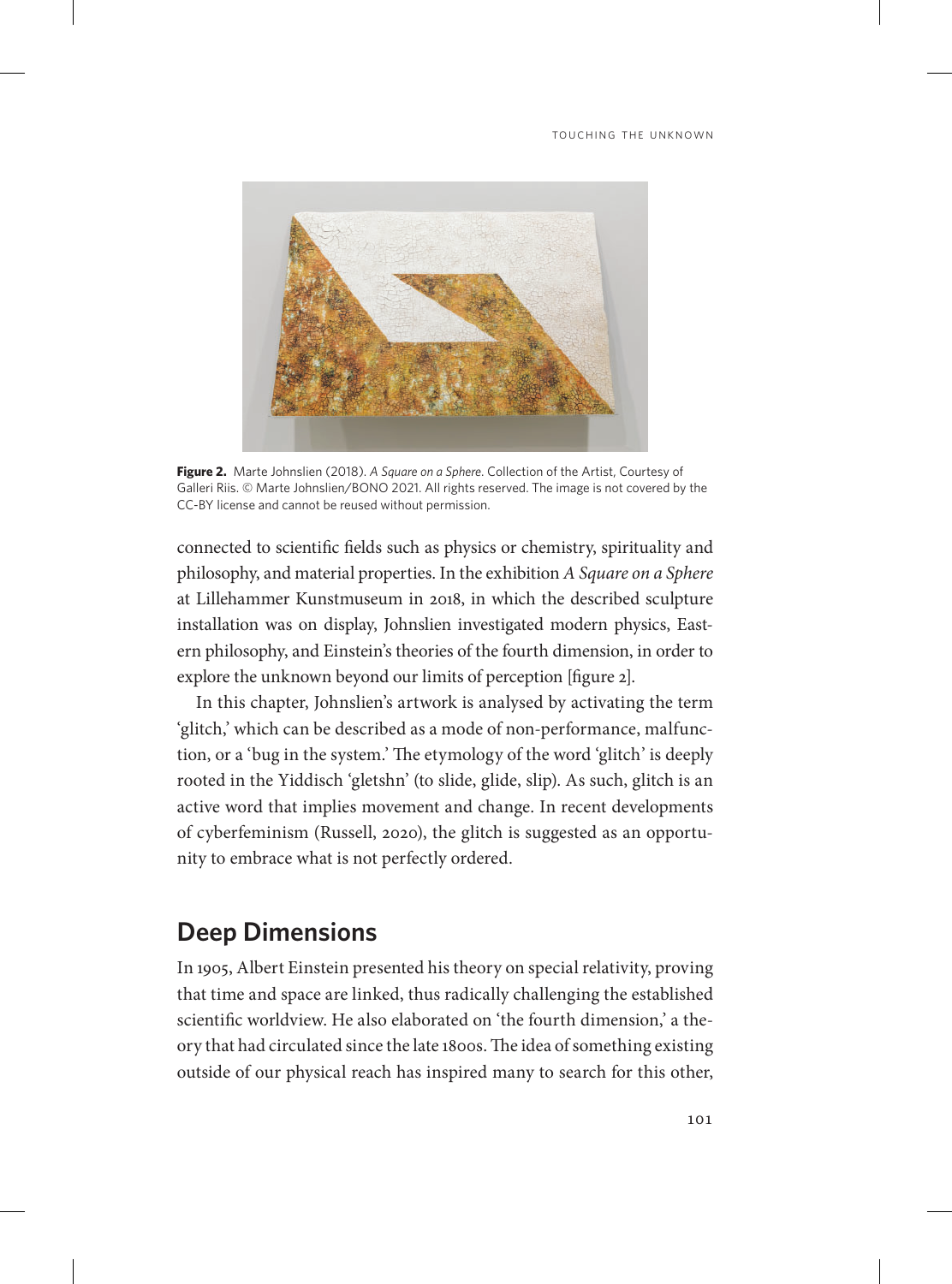dark and unknown dimension ever since. According to art historian Linda Dalrymple Henderson, the fourth dimension 'possessed mysterious qualities that could not be completely understood, even by scientists themselves' (Henderson, 1983, p. xix). Henderson shows how many artists, writers, and musicians tried to express higher spatial dimensions in their work. A few even believed that the fourth dimension could answer the mysteries of the world. Amongst them was the Russian esotericist Pyotr Demianovich Ouspensky (1878–1949), who wanted to find evidence from natural science for a spiritual-mystical worldview and tried to create methods for developing the potential in human consciousness. Ouspensky's belief was that he 'had found an explanation for the "enigmas of the world,"' and with this knowledge he 'offer[ed] mankind a new truth that […] transform[ed] human existence' (Henderson, 1983, p. 246). Many of these beliefs came to an end when Einstein later redefined the fourth dimension as time instead of space.

In an interview with *Kunstkritikk* in 2014, Johnslien said that art experiences have always appealed to her *spirituality*, meaning that they enhance her affiliation to the world around her. 'Eventually I discovered that this experience is reminiscent of Buddhist thought and forms of meditation that exercise the ability to understand the situation of others' (Liven, 2014). Finding inspiration in the teachings of Tibetan Buddhist meditation master Chögyam Trungpa, she experienced some of his writings of what she defines as 'artistic presence' as fundamental. In her exhibition *A Square on a Sphere*, Johnslien explored how our understanding of reality can translate to spatial structures (Lillehammer Kunstmuseum, 2019). As the name of the exhibition indicates, Johnslien explored the impossible notion of drawing a geometrically correct square on a circular sphere. It is just not possible for the angles of the square to meet up, and this produces a *glitch*, or in other words a mistake or a bug in the system. The image of the square on the sphere can be used to illustrate the problems that occur when you try to translate something from a twodimensional space to a three-dimensional space. Moreover, the glitch can hint at the possibility of yet another dimension. It represents something unknown: that which human beings cannot really grasp within the physical limits of our perception of the world.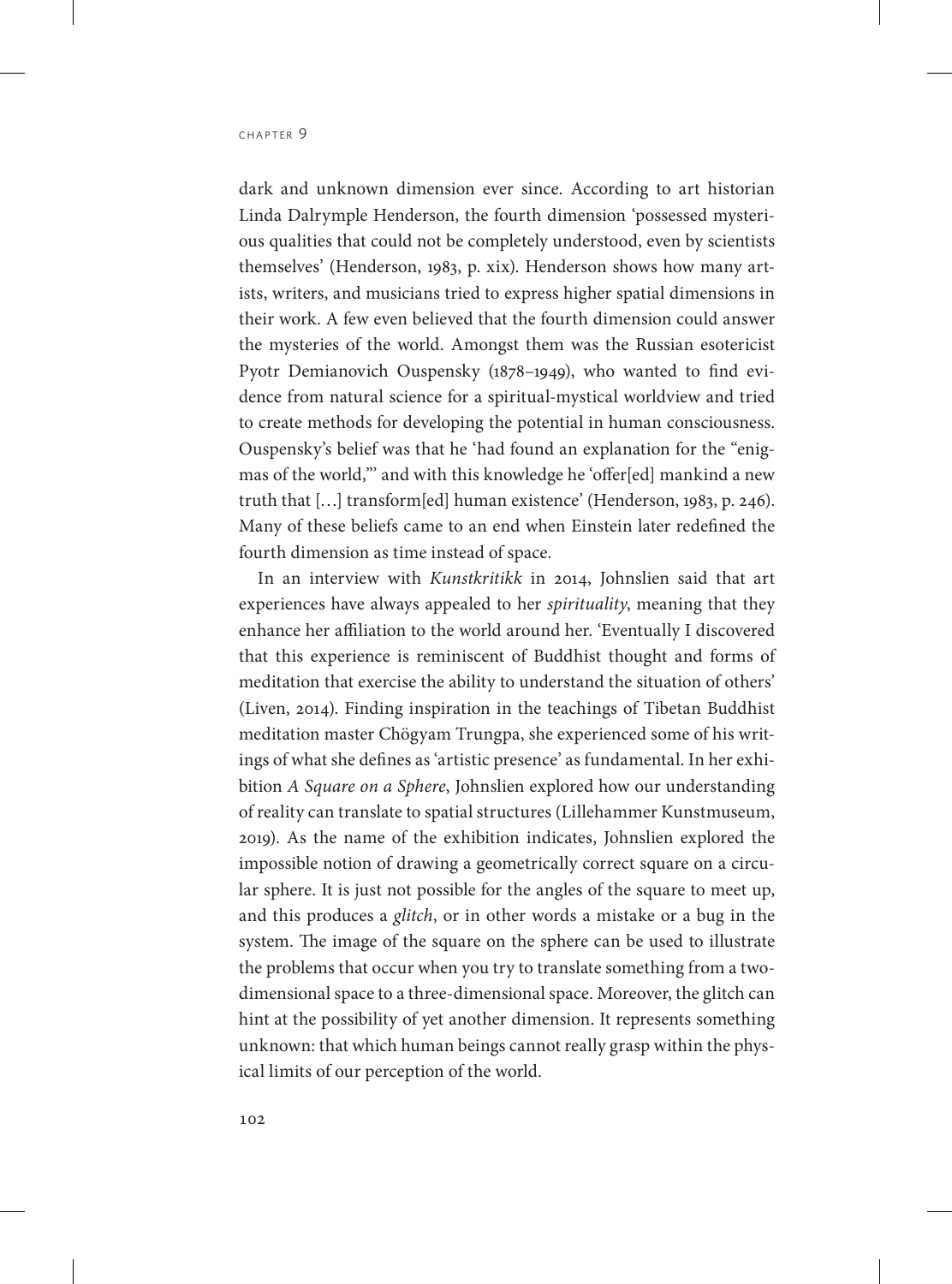## **Mystical Physics**

The gaps that Johnslien explored in the work are relatable to the mystic cult of the fourth dimension, Einstein's relativity theory, and contemporary physics, as these fields try to address what is not possible for us to grasp. For the sculpture series, Johnslien drew inspiration from physicist Fritjof Capra's 1975 book *The Tao of Physics*. In this book, Capra explores the parallels between modern physics and Eastern spirituality, giving particular attention to the relationship between quantum mechanics and Hinduism, Buddhism and Taoism. Capra claims that the common link between Eastern philosophy and modern physics is a desire to find truth and reality.

In the chapter 'The new physics,' Capra explains Einstein's relativity theory in relation to gravity, using the square on a curved sphere as an example. Capra writes that '[t]he force of gravity […] has the effect of "curving" space and time,' saying that three dimensional space is curved, 'and that the curvature is caused by the gravitational field of massive bodies' (Capra, 1985, p. 59). In the chapter 'Space-time,' the readers are introduced to the fourth dimension. Einstein's equations can be applied to determine the curvature of stars and planets, and the structure of the universe. Cosmology studies the correspondence between different answers to the equations and the actual structure of our universe. Capra explains: 'Since space can never be separated from time in relativity theory, the curvature caused by gravity cannot be limited to three-dimensional space, but must extend to four-dimensional space-time and this is, indeed, what the general theory of relativity predicts' (Capra, 1985, pp. 156–157). To explain it simply: when driving a car very fast, vision lags and it feels as if one is experiencing time. Just as, for example, when an object is about to hit you, you feel as if it is happening in slow motion. Such lags, delays, and blurs—in other words, glitches—are the gravitation of time.

Glitches are also fundamental in contemporary physics. In philosopher and physicist Karen Barad's essay 'On Touching – The Inhuman That Therefore I Am,' she explores the act of touching as it takes place in physical matter. When hands touch, the flesh is sensually graced, it is warmed, lightly pressured, and it senses the presence of otherness. 'So much happens in a touch,' Barad writes, 'an infinity of others—other beings, other spaces, other times—are aroused' (Barad, 2012, p. 206).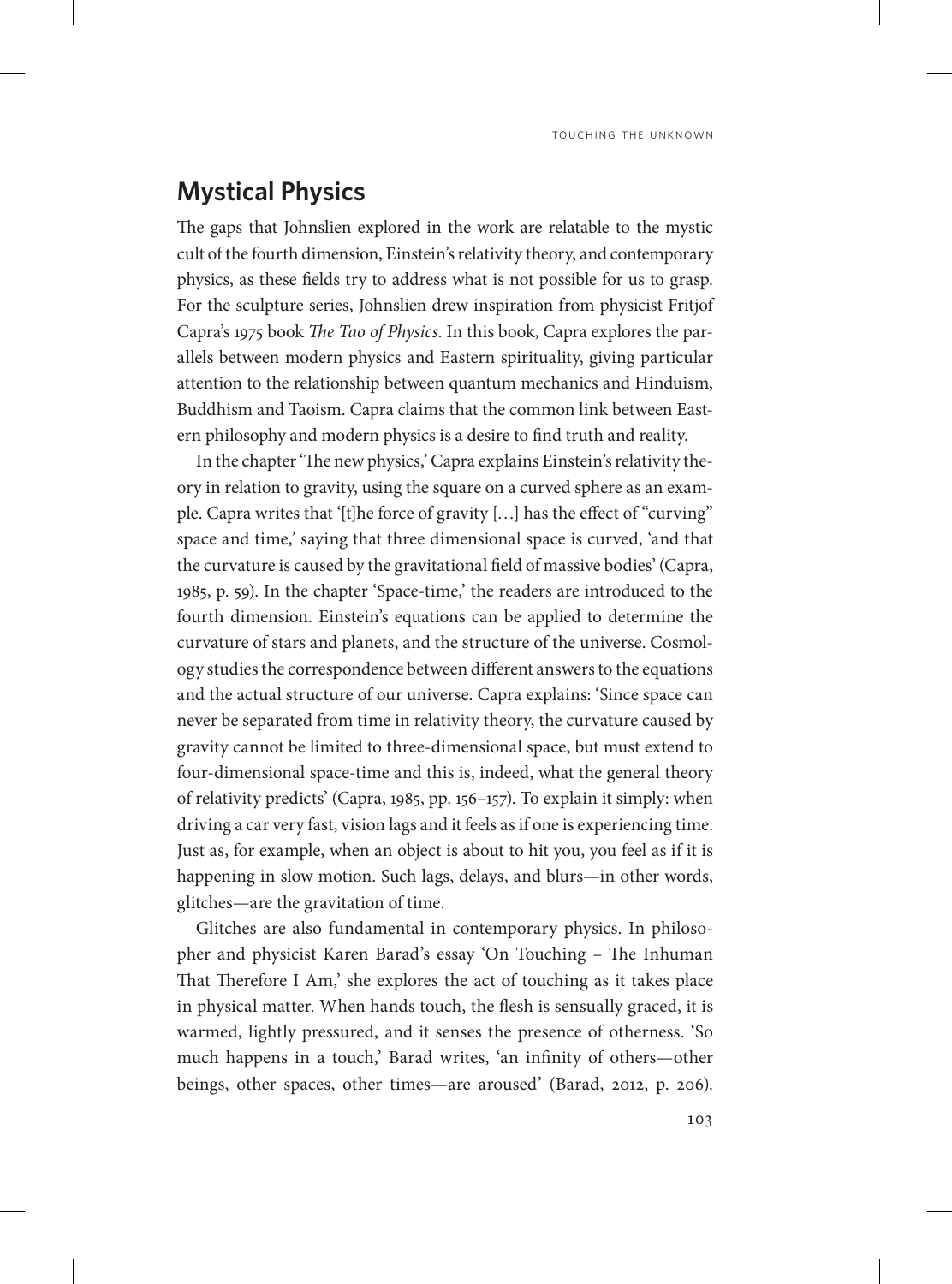What happens when objects touch? Or, as in Johnslien's sculpture, only appear to touch? The touch can, as Barad writes, take you away to 'other spaces, other times,' perhaps even to other dimensions.

In an important sense, in a breathtakingly intimate sense, touching, sensing, is what matter does, or rather, what matter is: matter is condensations of response-ability. Touching is a matter of response. Each of 'us' is constituted in response-ability. Each of 'us' is constituted as responsible for the other, as the other, Barad writes (Barad, 2012, p. 215).

However, touching is not always what we think it is. In physics, touch is an electromagnetic interaction. The glass plate that separates, or is perhaps caught between, Johnslien's ceramic sculptures [see figure 1], might seem to touch the forms of burnt clay. But in reality, as Barad explains, 'there is no actual contact involved' (Barad, 2012, p. 209). What is actually happening, 'is the electromagnetic repulsion between the electrons of the atoms that make up' the ceramic shapes and those that make up the glass plate (Barad, 2012, p. 209). Like two magnets, it is impossible to get electrons to touch, as the electrons are 'negatively charged particles that surround the nuclei of atoms and having the same charges they repel one another' (Barad, 2012, p. 209). When we feel someone touching us, it is the electromagnetic force that we sense (Barad, 2012, p. 209). The ceramics and the glass are indeed separate from one another. But even though in physics nothing ever really touches, it is not what we experience. Barad writes that 'touch moves and affects what it effects' (Barad, 2012, p. 208). How we approach our surroundings reflects on us. In other words, although contemporary physics has established that even our touch is located outside the physical limits of our perception of the world, touching still moves us.

### **Poetising Glitches**

'How can our world view be translated into something physical,' Marte Johnslien asked in a talk in 2018. She continued, 'How can it be translated into something sculptural, spatial? How can the way we relate to the world around us take shape as sculpture?' In her work, Johnslien searches for other perspectives to understand ourselves, objects and materials. Or,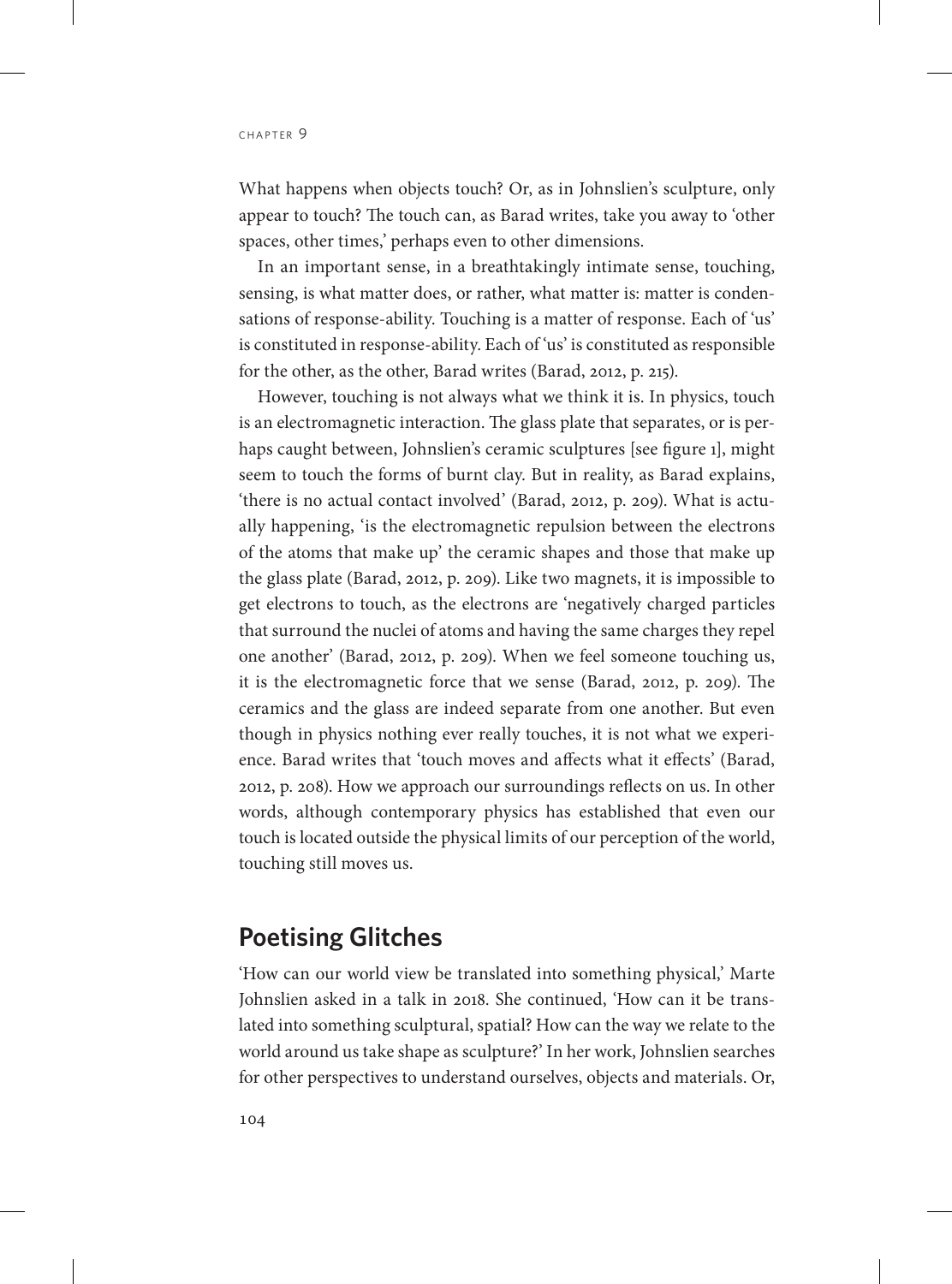TOUCHING THE UNKNOWN

in Ouspensky's words, she seeks a 'broadening of our conception of the world' (Ouspensky, 1997, p. 72). 'All that I am discovering is so wonderful and so miraculous that I become more and more enraptured, and am grabbed by a certain presentiment of further revelations awaiting me. It is as though I already feel the *unity of all* and am overcome with awe at the sensation' (Ouspensky, 1997, p. 2).

In the sculpture series *A Square on a Sphere*, Johnslien explored a new technique of reinforcing ceramics: by wrapping clay around steel mesh sheets in order to embrace the steel. In return, the steel gives the ceramic forms a new inner stability. Moreover, Johnslien explored the way a two-dimensional diagonal can be transformed to a threedimensional object by cutting the diagonal in two and *curving* the two new pieces to become one. Stacked on top of each other, with glass plates placed between them, the two-dimensional diagonal curved into a new form and a new space.

The glitches that Johnslien explored in the work are relatable to the studies of both Capra and Ouspensky. In the essays collected in the book *A New Model of the Universe*, Ouspensky asks questions about the various ways humans have tried to find the fourth dimension and whether or not it is possible. He writes that the idea '… must have arisen in close connection with mathematics, or, to put it better, in close connection with the idea of measuring the world,' and that '… besides the three known dimensions of space—length, breadth, height—there might also exist a fourth dimension, inaccessible to our perception' (Ouspensky, 1997, p. 73). What exists in the glitches are perhaps inaccessible to our perception as well. Continuing, Ouspensky writes that '… people have always divided the world into the *visible* and the *invisible*' (Ouspensky, 1997, pp. 67–68). Traces of this can be seen even in ancient cave paintings. This division of the world is the foundation of our world view (Ouspensky, 1997, p. 68). The invisible has long been connected to the *mythical* realm. Capra links mathematics and physics to the mystical philosophies of the East. According to Ouspensky, 'the fourth dimension [generally] is used as the synonym of the mysterious, miraculous, "supernatural", incomprehensible and incognisable, as a kind of general definition of the phenomena of the "super-physical" world' (Ouspensky, 1997, p. 72).